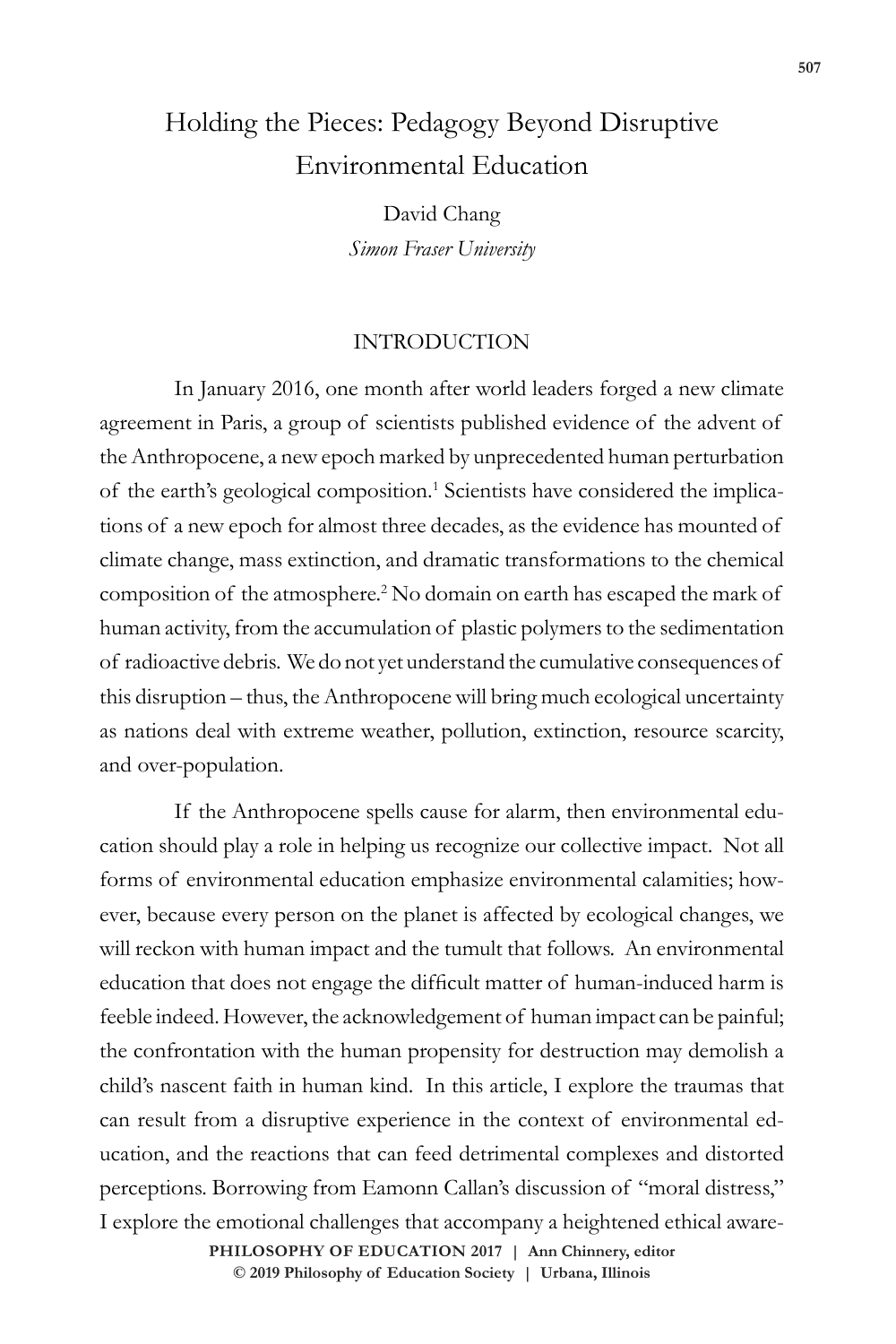ness. A disruptive educational experience has the potential to rend students' cultural and relational cords, the very sources of their personal well-being and moral agency. Prevailing moral narratives prove inadequate for students struggling against overwhelming ambiguity, which may in turn lead to misanthropy. I consider the affective and psychological price of what Chris McMillan calls "a pedagogy of the impossible," and how educators might address students' anxiety when cherished, reliable beliefs are dismantled. Healthy development of moral capacities requires not only commitment to a moral good, but also a suite of perspectives and skills to help us live joyously and compassionately in a flawed world. Without the latter, disruptive, critical pedagogy remains tenuous and incomplete. If environmental education can help instigate collective transformation, pedagogy needs to attend to the personal dimensions of disruption while nurturing a nascent ecological awareness in a world seemingly inimical to eco-centric ethics.

### THE EMOTIONAL ENVIRONMENTALIST

In May 2016, a video of six-year-old Henry Hall lamenting the plight of the planet went viral on the Internet. Through tears and sobs, Henry bemoans the plight of animals, the decimation of forests, and the unscrupulousness of litterers. With indignation, he vows to fight those who would bring the planet to ruin. Less than a month after his debut, Henry had his own Facebook page, which presents his message of environmental responsibility.<sup>3</sup>

Henry's grief stems from the rupture of a faith that believes the world trustworthy, and a disillusionment in the face of deleterious forces that threaten all that is good. Who among educators and environmentalists have not felt a similar heartbreak at the news of gratuitous violence laid upon species, the desolation of habitats, the contamination of crystal waters, the effacement of skies by industrial effluents? To recognize our collective impact on the planet is to confront our moral conscience for if the extinction of species and the despoliation of landscapes evoke any regret, we inevitably wrestle the question of why human civilization necessitates so much destruction. Henry's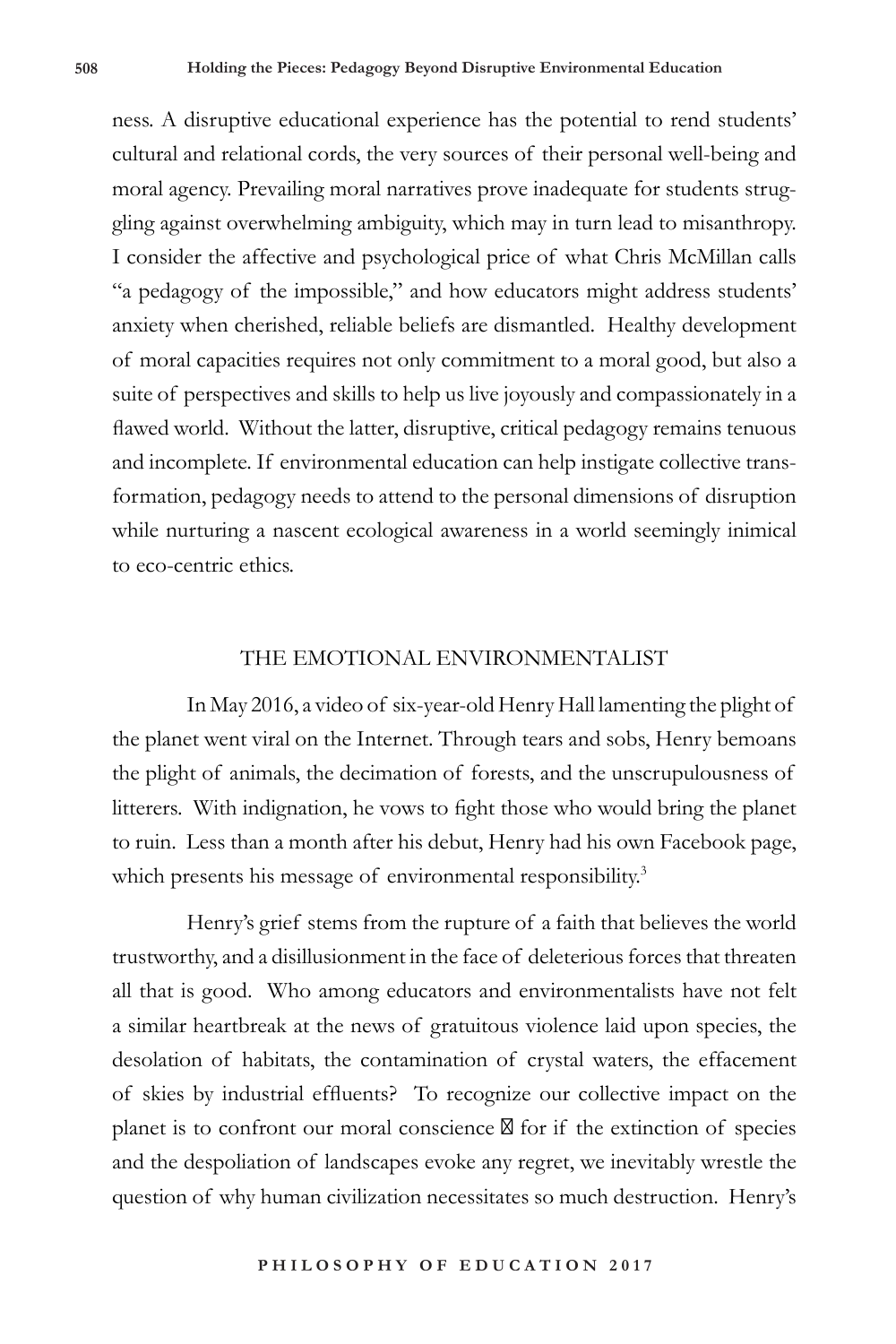#### **David Chang 509**

outpouring manifests a fundamental heartbreak that weeps for the wreckage that humanity leaves behind; environmental activism is often compelled by this very fidelity to the planet, and a sense of moral duty to redress an intolerable offence. Ecological anguish persists because, despite pertinacious and coordinated efforts on the part of many, exploitative global forces continue unabated. Thus, Henry's sentiments do not merely signal emotional pain at a moment of disillusionment, but rather the beginning of an abiding sorrow that will likely continue to occupy a place in his life.

Students in environmental education likely undergo a similar process. While moral outrage in response to a perceived injustice can be a healthy force that steers students toward activism and self-transformation, it can also induce emotional and psychological stresses beyond a student's ability to cope.

# MORAL DISTRESS

When educators present information about environmental degradation, students wade into a discourse of ecological ethics through an apparent breach in moral conduct on the part of human actors. Images of bleached corals and polluted rivers, for example, signify the plunder of wilderness. Outrage and despondency is a common reaction to perceived moral infractions. This reaction may be characterized as "moral distress," which Eamonn Callan defines as "a cluster of emotions that may attend our response to words or actions of others or our own that we see as morally repellent."4 The experience of moral distress cannot be mere annoyance at the rude behavior of others, but rather a deep experience of pain, of disturbance to one's core moral principles. Such distress is inevitable to the process of moral development, for "a man [sic] who is supremely compassionate cannot view with impassivity the many blameworthy ways in which humans fail to be compassionate nor can he regard his own failures in that light."5 To value the integrity and vitality of the biosphere, therefore, is to become susceptible to indignation and outrage.

The onset of moral distress destabilizes a student's established relationship to her world through critiques that impugn what was previously accepted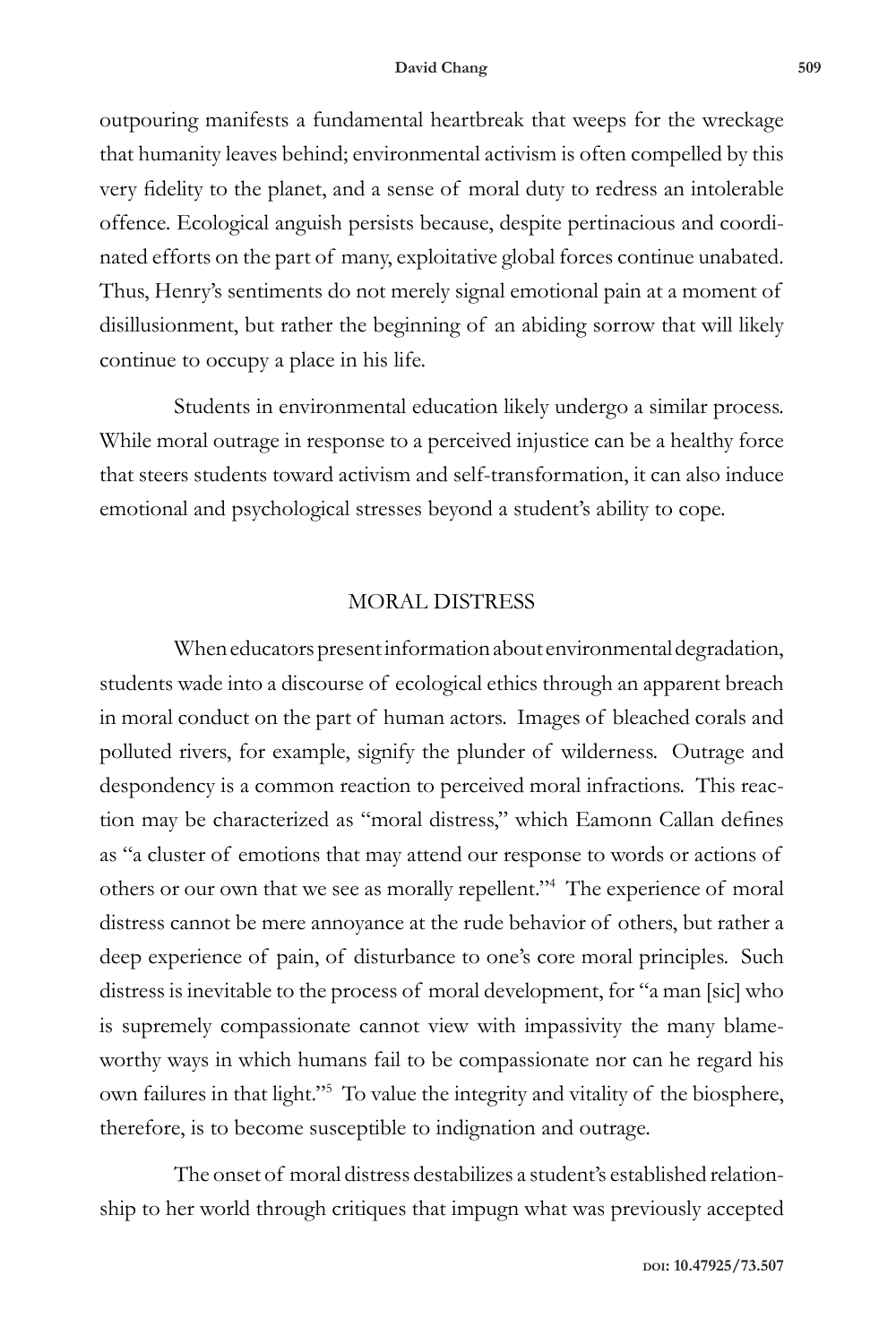without question. Suddenly an ethical demand is placed upon the mundane, and one is left to ponder the ethical implications of the trivial. For example, prior to her understanding of the detrimental effects of plastic, a student may have deemed the indiscriminate use of disposable cutlery an unremarkable feature of modern life. However, having recognized the environmental impact of plastic, the student sees her society anew the cafeteria becomes deplorable, and the neighborhood picnic odious. The servers and consumers who use disposable utensils are now rendered environmental offenders, when they were previously exempt from ethical scrutiny. Suddenly, a widely accepted practice is no longer acceptable. The student problematizes a pervasive norm as a consequence of her knowledge, but her society remains oblivious to the ethical import of its practices. The student is beset by a quandary: her new found moral bearings put her at odds with the prevailing establishment; yet her protest cannot easily gain traction because her world remains impervious to the ethical implications of its practice. That repugnant practices are undertaken out of ignorance does not absolve the offenders, since ignorance is the very heart of the offence. The student finds herself an outsider in the company of her society, left to seethe in frustration at a problem she is powerless to change.

Further, a student's commitment to an ethical ideal may exacerbate, rather than alleviate, her experience of moral distress. Suppose she takes a stand against the egregious impacts of industrial animal agriculture by adopting a vegan diet. While ethical priorities inform dietary choices that in turn engender moral agency, they can also heighten one's sensitivity to vice. A vegan who, despite the temptations of taste and convenience, remains steadfast in her commitment may find meat-eaters objectionable. Her effort in transforming her own life galvanizes her moral conviction, and she may deem deplorable the complacency she sees in others. Moral commitment, in this case, renders the vegan vulnerable to sanctimony, blind to the complex factors that figure in others' apparent moral failure. Further, the vegan has staked a position in a domain not yet fully recognized as holding ethical import by the wider public; she may wage battle in a war that others do not know is going on. For the vegan, the experience of moral distress comes not only from witnessing the moral failings of others,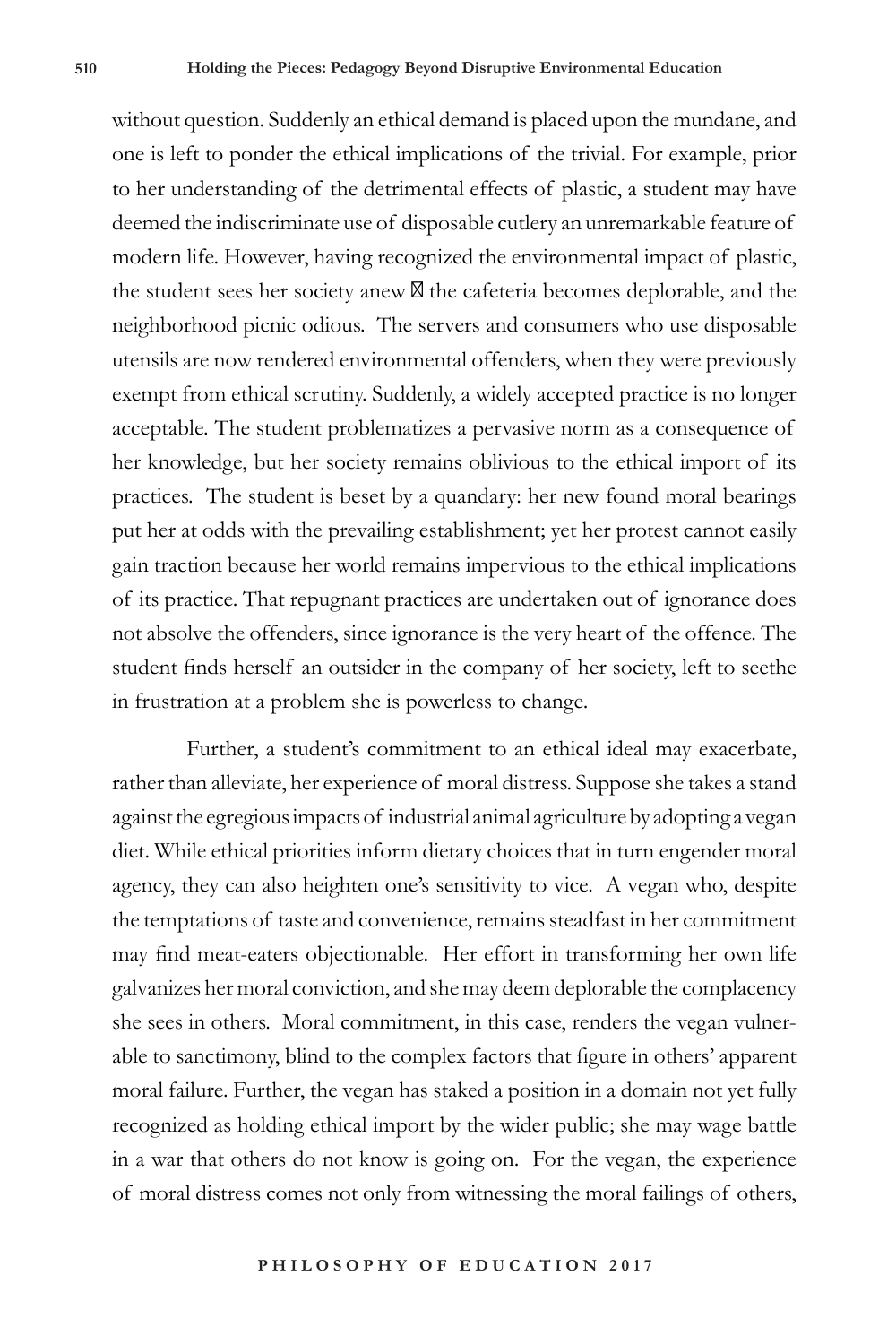but also from the frustration of others' failure to even recognize something as morally important.

If environmental educators aim to highlight human obligations to the planet and promote changes in values, priorities, behaviors, and habits among students, we should understand the repercussions of such educational efforts. In effect, we enjoin students to move against the grain of established society, making them feel less at home in a world they have taken for granted. In the process, we set them on a course of discomfort and there is no guarantee that they will remain poised and buoyant as they take on the immense challenge of resisting and changing established culture. Might the taxing demands of moral distress lead them to give up their ethical convictions? Might indignation leave students alienated from the very society that needs their moral conscience and ethical sensitivity?

# EDUCATED AND ALONE

With regard to our moral development as a species, Thomas Berry argues: "although we have developed a moral teaching concerned with suicide, homicide, and genocide, we have developed no effective teachings concerned with biocide, the killing of the life systems of the Earth, or geocide, the killing of the Earth itself."6 Environmental educators try to cultivate precisely the type of moral capacity that promotes the likelihood of consanguineous relations with the planet, and they proceed on the guiding belief that environmental education changes both individual and society for the better. Such a faith in the intrinsic goodness of education recalls what R.S. Peters termed the "normative aspect" of education.<sup>7</sup> If the ecological crisis stems from a grave moral failing, then environmental education at least implicitly promises reform and redress.

There are reasons to doubt the normative aspects of education, however. The educational autobiography of Richard Rodriguez provides a poignant case in point. In his book, *A Hunger of Memory*, Rodriguez recalls the isolation he felt as a consequence of his education:

I yearned for a time when I had not been so alone. … I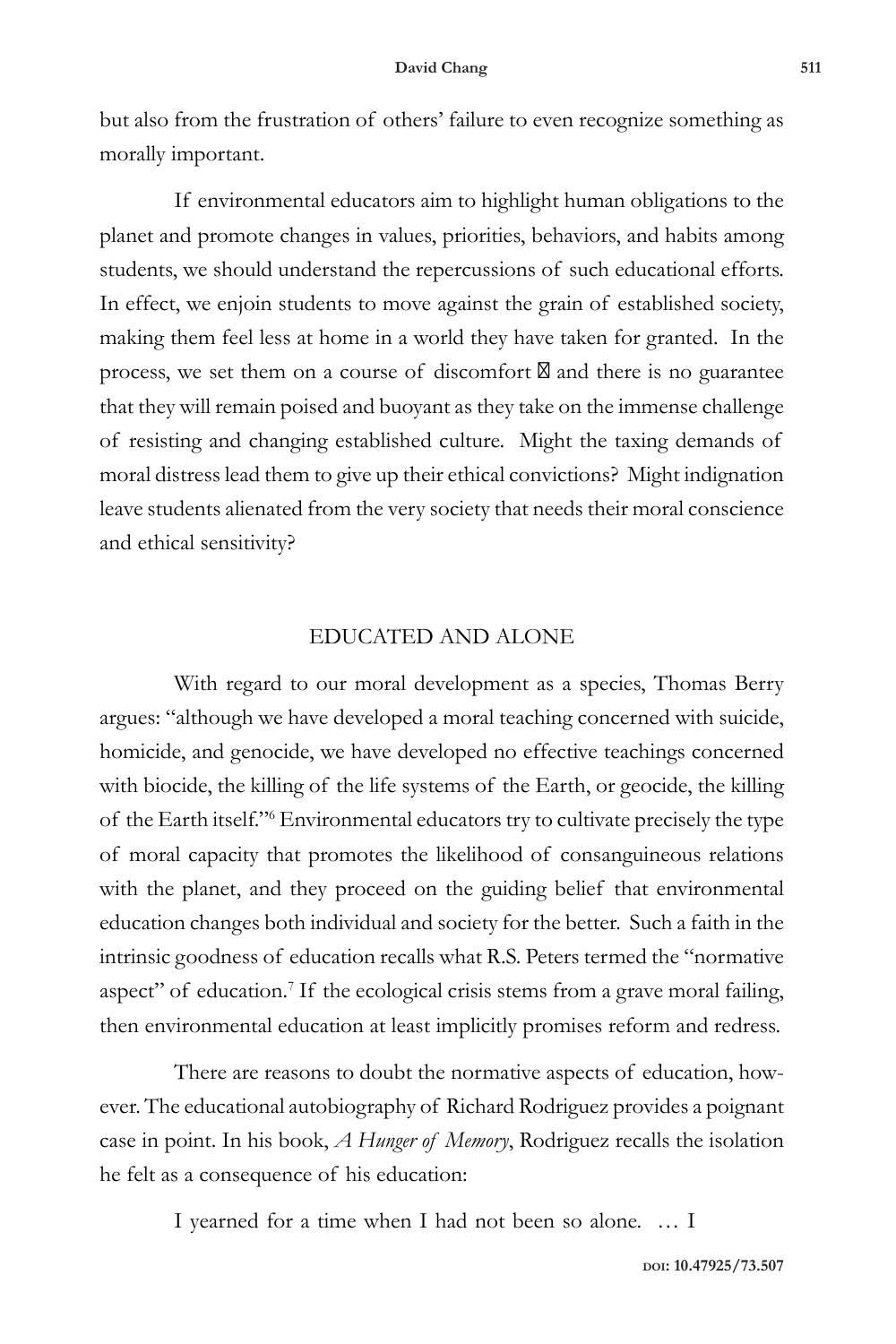grew to hate the growing pages of my dissertation on genre and Renaissance literature. (In my mind I hear relatives laughing as they tried to make sense of its title.) I wanted something I couldn't say what. I told myself I wanted a more passionate life. And a life less thoughtful. And above all, I wanted to be less alone.<sup>8</sup>

Rodriguez' account of isolation calls into question the abiding belief in the positive and transformative effects of education. For many, new forms of knowledge and understanding do not unequivocally constitute an "improvement" in one's faculties. Change, according to Bryan Warnick, "is almost never simply 'for the better.' It is always saturated with ambiguity."9 For Rodriguez, knowledge and understanding separated him from the realms of meaning that nurtured him in early life, and altered his relationship to his own cultural heritage. To this end, we may say that Rodriguez "was educated, but was not changed for the better *overall* or in every way."<sup>10</sup>

If we admit that the outcomes of education are ambiguous, then there is the alarming likelihood that a disruptive educational experience will leave students estranged from the world they know, just as Rodriquez' education rent the cords to his cultural past. In environmental education, discussions about the detrimental impact of prevalent social practices may relegate students to a minority struggling against society at large. Disruption alters students' relationship with society by refiguring their sympathies, alliances, and sources of identity a nascent criticality upsets former associations and forges new affinities. For many students, the immediate effect of critique starts with their closest relations, the primary bonds of socialization through which cultural norms are maintained. Education can fracture these bonds by casting a censorious light on the social practices that inhere relational exchange. What kind of rupture occurs, for example, for both the student and her family, when she no longer sees a turkey dinner as a celebratory feast, but as a ritualization of animal slaughter? Far more than learning the facts about the abuses of food production, the student inherits a series of dilemmas: she must weigh the demands of her ethical values against the vaunted traditions that lie at the heart of her familial and cultural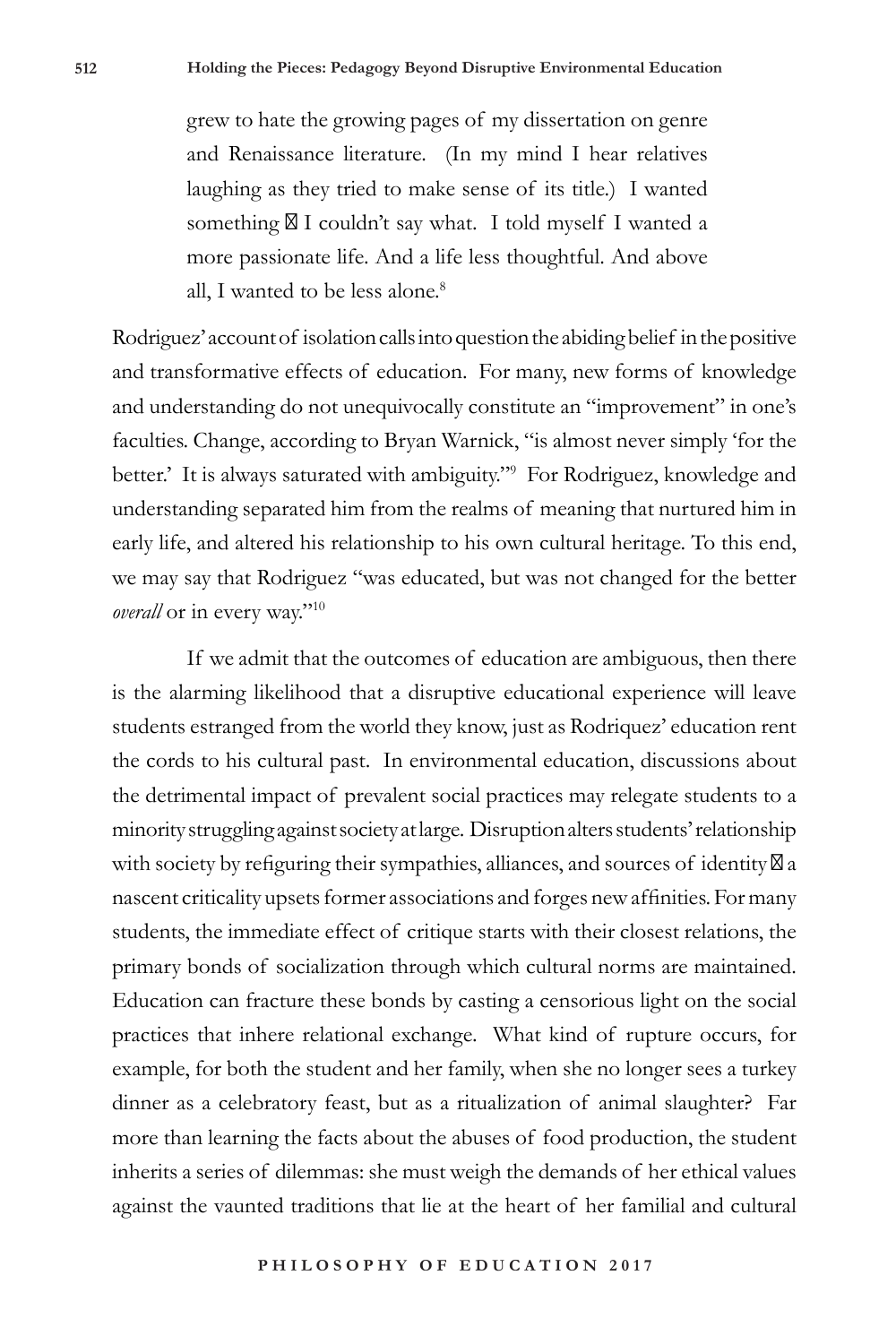#### **David Chang 513**

obligations; she must negotiate established expectations while upholding her ethical commitment to the larger good. Because she is attached to society via her circle of relations, the student's adherence to conviction affects her kin most immediately before she "impacts society." Such difficult negotiations may be part of moral development, but we can recognize that the estrangement one feels as a result of a disruptive educational experience can be emotionally and psychologically taxing; an ethical stance might come at relational costs that educators cannot easily anticipate within the walls of a classroom.

## LIMITS OF MORAL FRAMEWORKS

From a young age, children are exposed to stories, myths, and dramas that play upon binary forces of good and evil, light and darkness, benevolence and malevolence. The struggle between oppositional forces gives shape to a point of view that sets the very boundaries of moral inquiry, the contours of ethical possibility. Binary oppositions are conveyed through myths that ingrain our views on morality.<sup>11</sup> The archetypal structure of myths (including fables and popular childhood tales) entails the adventures of a protagonist whose efforts are applied against an opposition, in whom the forces of darkness are nefariously manifest. Such myths cast human characters in symbolic roles; they marshal solidarity with the good while directing ire toward pernicious evils. Thus, the struggle between the two forces furnish the contents of a child's moral imagination.

Ruled by the familiar framework of binaries, we continue to cast roles for opposing characters in an effort to define moral struggles. For many environmentalists, enemies might take the form of rapacious corporations, corrupt governments, unscrupulous autocrats, and warped ideologies. Such moral binaries are psychologically alluring: we feel our own weight and density in the struggle against that which threatens the good; we derive affirmation and purpose by pressing against a perceived abomination.

Although oppositional binaries hold sway over our moral imaginations, such an orientation fails to fully apprehend the root causes of ecological malaise.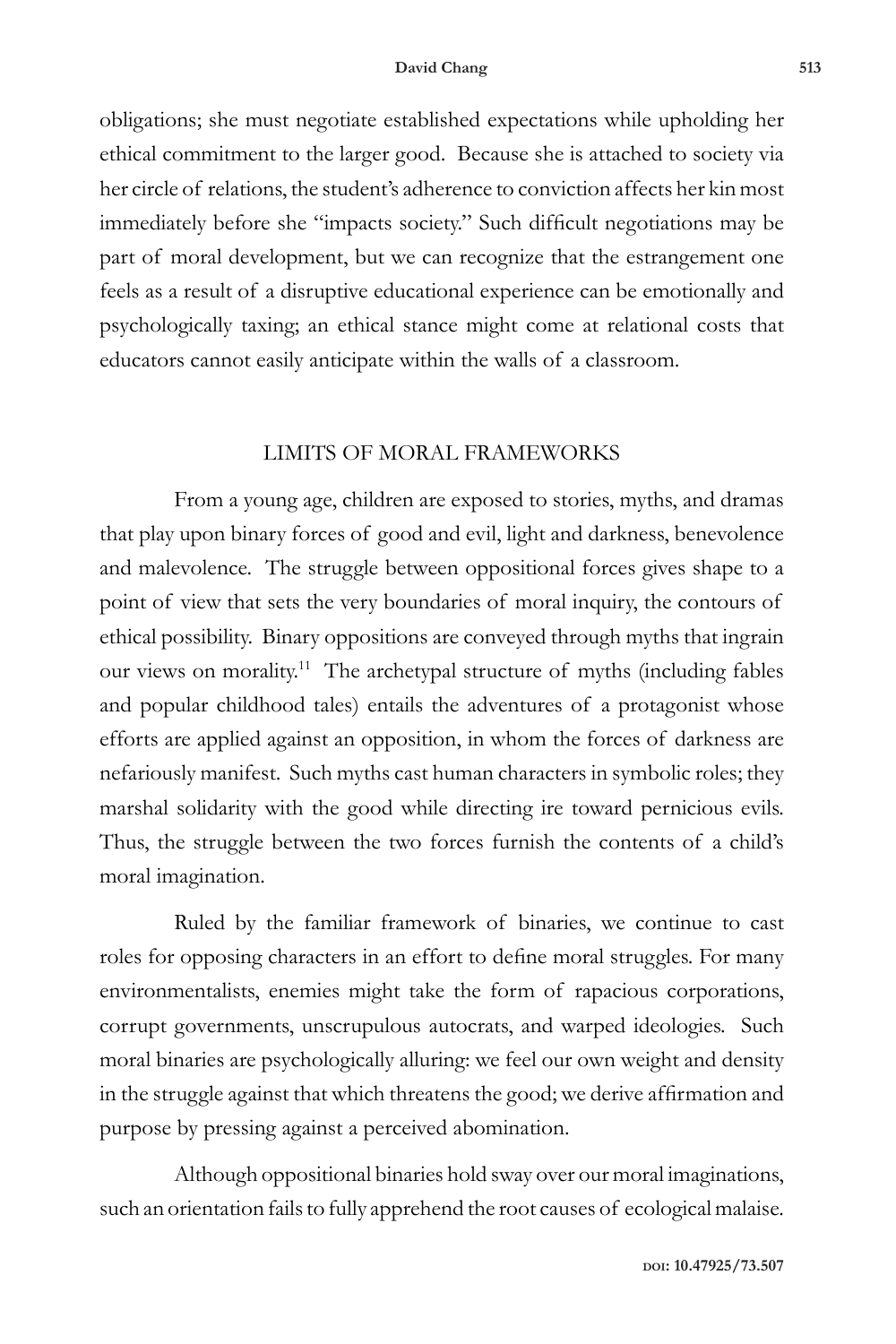A student who traces the causes of ecological decline will not stop to blame the depraved actions of a few, but rather ascribe the crisis to macro-structures. Those who live in modern, developed nations are implicated in processes, systems, institutions, and relations of exploitation; we cannot satisfactorily assign villainy to a discrete cast of characters, and impute crimes to a cabal. Moreover, denuded forests, polluted rivers, and razed landscapes do not protest their injury. Extinct species cannot speak their anguish from the other side of oblivion as a victim decries injustice in a moral drama. If the earth is violated by human cupidity, its silence seems to convey an indifference to its own suffering. A student may therefore be resigned to the impunity with which humans exploit the earth. Thus, our elemental narratives fail to capture the roots of the ecological crisis, and confound our guiding moral compass: the more we inquire into the causes of ecological decline, the more we find ourselves caught in a global system, at a loss as to how to find moral direction. Not only are we at a loss as to how to live and act ethically, we risk condemning human kind as an eco-cidal species poised to ruin its only home.

## MISANTHROPIC TEMPTATION

In her book *Eco-villages: Lessons for Sustainable Community*, Karen Litfin<sup>12</sup> recounts the story of an eight-year-old boy, who came home in tears after learning about the rapid extinction of species: "I wish humans would just die off and let the rest of the world survive," the boy sobbed to his mother.<sup>13</sup> Reflecting on the boy's outburst, Litfin asks, "Is there something irremediably wrong that makes humanity behave like a planetary plague?"<sup>14</sup>

Consternation and resentment towards the human species is a possible and common outcome of a growing ecological awareness. Litfin calls this the *misanthropic temptation*, whereby human beings are deemed inherently flawed, their moral status defiled by a propensity to spoil. The condemnation of humanity as a whole often arises when we are confronted with the scale of our ecological problems and the apparent powerlessness of individuals to affect significant change. Powerlessness and moral outrage combine to discount the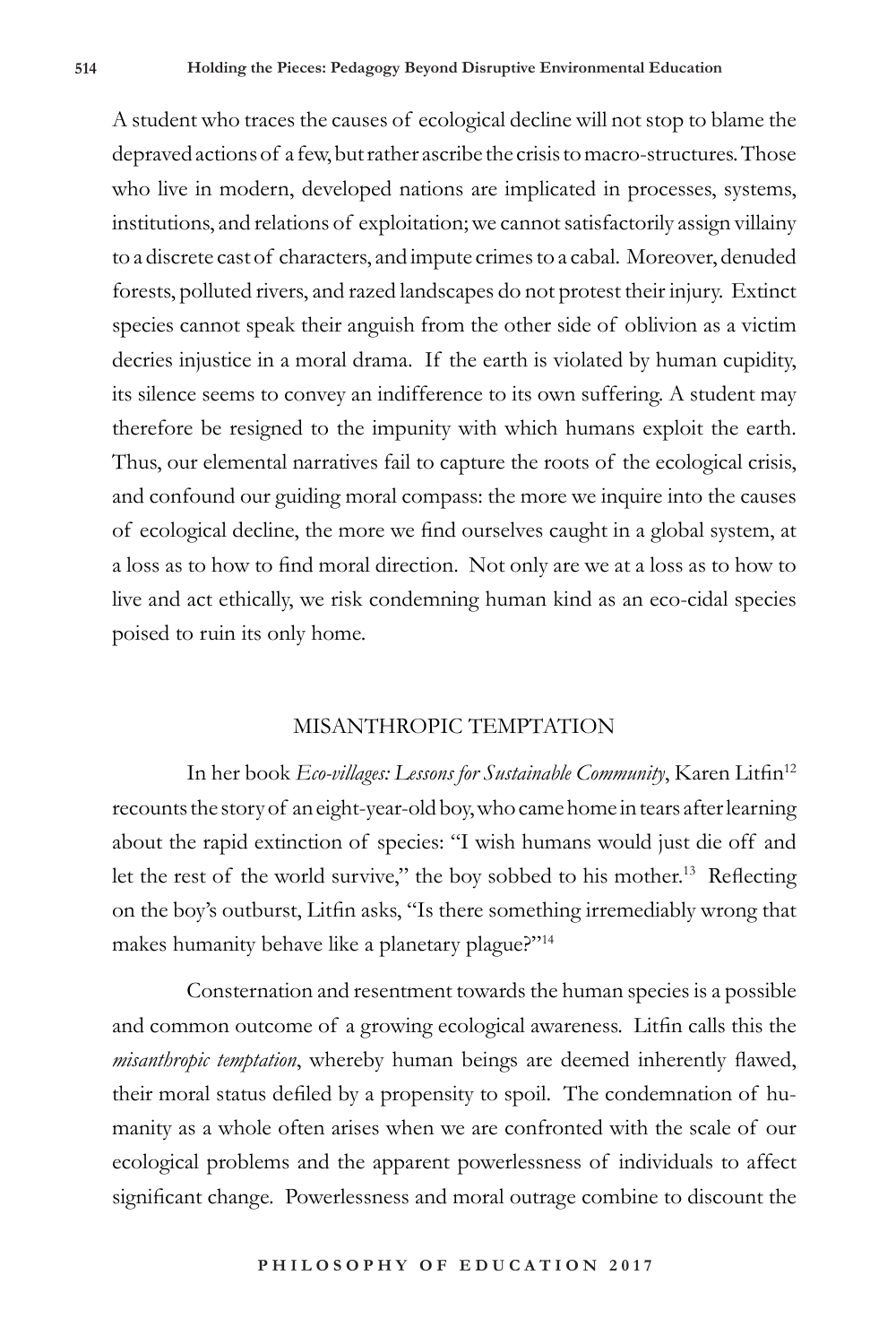#### **David Chang 515**

ontological value of the human species. Exasperation in the knowledge of human impact can have a corrosive effect on the well-being of the individual by heightening the likelihood of self-condemnation and the development of anti-social attitudes. Since the ecological crisis stems from collective human action, effective redress also calls on cooperation between committed citizens, activists, communities, and governments; such collaborations require precisely the kind of faith in social action that misanthropy ill affords.

Misanthropy can also introduce cognitive and emotional schisms that unravel the coherence of a learner's worldview. *Humanity*, *population*, *society*, and *civilization* are faceless abstractions. Their statistical and conceptual delineations do not easily evoke the affective, relational sensitivities that individuals often enjoy within their immediate social circles. While we may deplore the voracious appetite of consumer society and condemn the encroachment of populations on wild lands, we cannot easily square such condemnation with our ties to families and friends, who may also participate in patterns of consumerism. If human beings are indeed irremediably flawed, then what accounts for the caring support that one may have enjoyed within a nurturing community? How does one reconcile the desolation laid at the hands of the human collective and the kindness of altruistic people? Students must cope with the dissonance of these conflicting "truths" and must somehow search for guiding principles in a world of bewildering contradiction. To the extent that the students' previous faith in humanity is upset by the revelation of environmental harm, their willingness to invest energy and effort into ecological justice will be affected by what remains of their faith in human kind.

# PEDAGOGY OF THE IMPOSSIBLE

If environmental education is to stir our moral conscience with respect to ecological harm, it will call for a fundamental reformation of our moral fiber, a radical challenge to our worldview as well as a disruption to our identities. These changes in consciousness are painful: former beliefs are rendered suspect; all that was once stable is suddenly precarious. Yet, if the current modes of western civilization are unsustainable and ecologically pernicious, then the work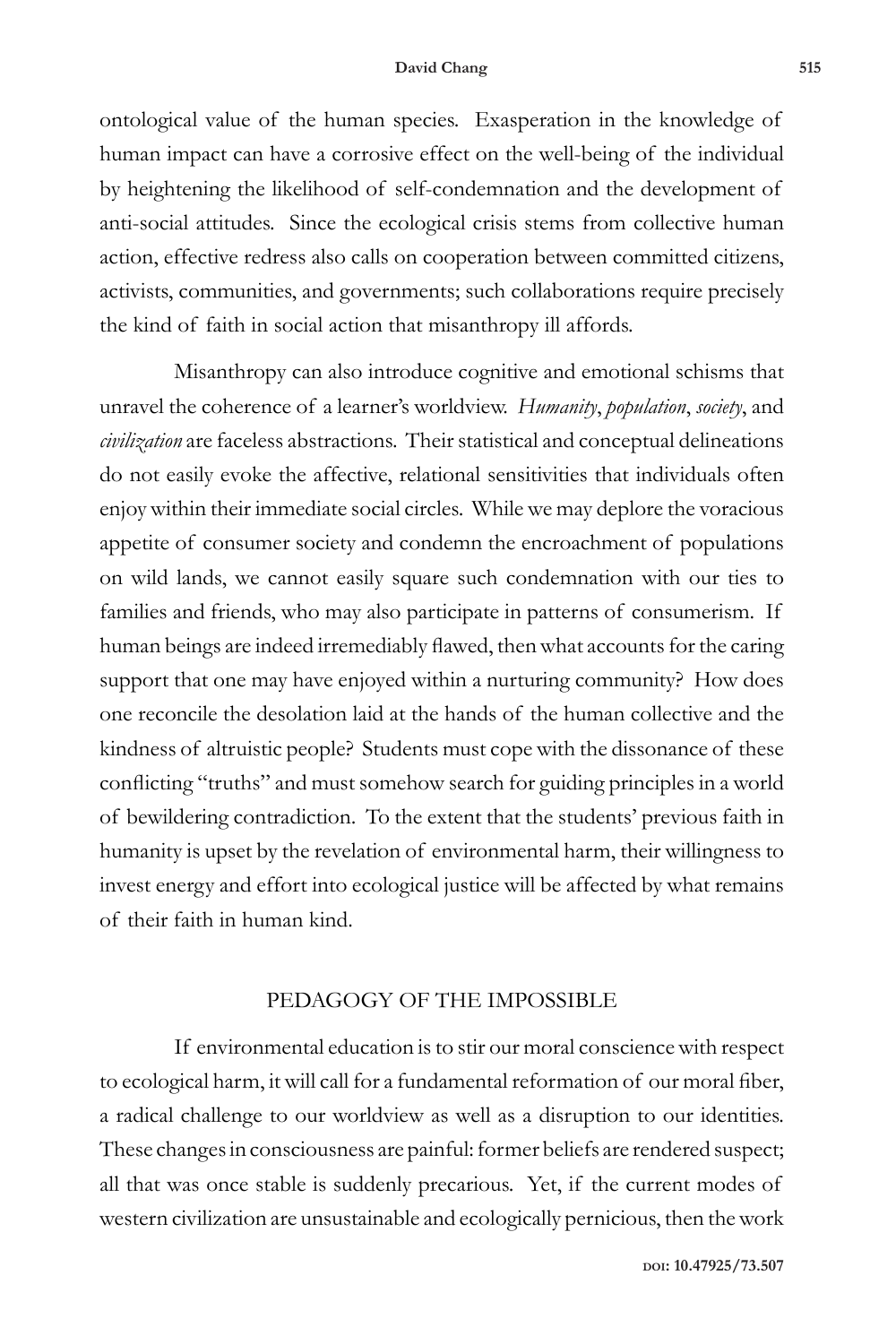of disrupting and deconstructing egregious forms of culture must continue.

Michel Foucault once characterized his philosophical corpus as the practice of systematic doubt in relation to the manifold technologies of society, and thus an attempt to dismantle the certainties that hold sway over us:

> my point is not that everything is bad, but that everything is dangerous, which is not exactly the same as bad. If everything is dangerous, then we always have something to do. So my position leads not to apathy but to a hyper- and pessimistic activism.15

The deconstruction of dominant modes of life pulls the rug from underneath us, as it were, and deprives us of our unqualified trust in given norms. A *hyper-pessimistic activism* is the condition of a freedom that resists captivity under the administration of culture and society. Its unrelenting questioning makes the very prospect of certainty uncertain because, according to this philosophical impetus, "the point of life lies as close as possible to the impossibility of living, which lies at the limit or the extreme."<sup>16</sup>

If the transformation of consciousness is indeed the quest for the impossible, then pedagogy itself becomes the persistent act of subversion and subterfuge, elaborated by Chris McMillan in "Pedagogy of the Impossible."<sup>17</sup> Drawing on the work of Žižek, McMillan argues that the learning subject is not a cluster of positive identifications, but rather an anxious void that one attempts to placate with symbolic and imaginary narratives of a coherent self. The trauma of the void compels the subject to adhere to stable narratives. However, no discourse can "solidify the self, and it is this incompleteness that produces the anxiety that causes the learner to seek more secure narrative terrain."18 The learner's desire for discursive cohesion, and the solace of "trustworthy answers," foreclose the possibility of transformation. Only through dislocation of identification and the collapse of discourse does the learner approach the subject within subjectivity. McMillan writes:

> it is when these narratives that mediate our sense of reality can no longer effectively explain the dislocation caused by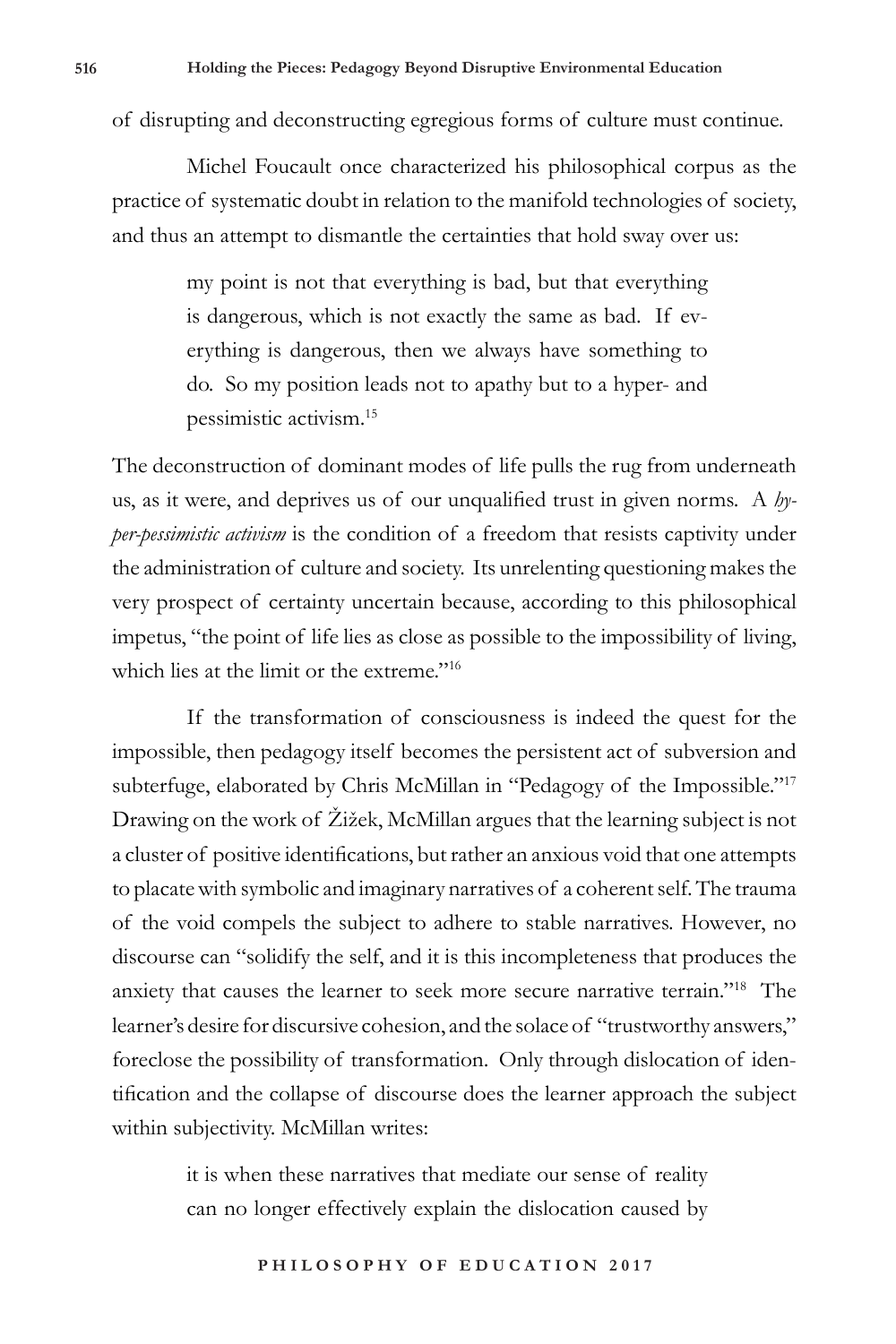confronting an impossibility that a subjective paradigm shift that "refines the very contours of what is possible" can potentially occur. The art of a "pedagogy of the impossible" is to prevent the foreclosure of this rupture.19

In this pedagogical formulation, teachers are charged with the task of holding open the moments of rupture in order to stoke the potential for transformation, thus initiating Foucault's notion of the *hyper-pessimistic activism*.

McMillan presents a strong theoretical guide for a postmodern, critical pedagogy; but educators must now consider how the "pedagogy of the impossible" can play out in their classrooms, from kindergarten to post-secondary. While I stand with McMillan on the need for disruption and dislocation on the path to transformation, I submit that educators must also consider the psychological and emotional costs of such pedagogy. What assumptions do we make about the inner resources of the learner to withstand the rupture of their worlds, their sources of security, the basis of their identity? If not all students have the psychological and emotional resilience to embark on a journey towards the impossible, what harm do educators inflict by removing the ground beneath the students' feet? Assailed by a disruptive educational experience, might a student be forced to erect defenses to protect a self on the brink of disintegration, making herself impervious to the new ethical demands that call to her? Such self-protective reactions run counter to the teacher's aims, and attempts to disrupt dominant beliefs will have failed if students harden themselves against ethical implications that make their lives less comfortable.

# HOLDING THE PIECES

The likelihood of emotional angst and moral frustration calls on educators to attend to the inner dimensions of students' learning experiences. Environmental education, then, remains incomplete if it highlights human impact without expanding our affective capacity to remain buoyant in the face of overwhelming challenge. The work of cultural change requires astute and resilient activists who have the capacity to hold both despair and faith in equal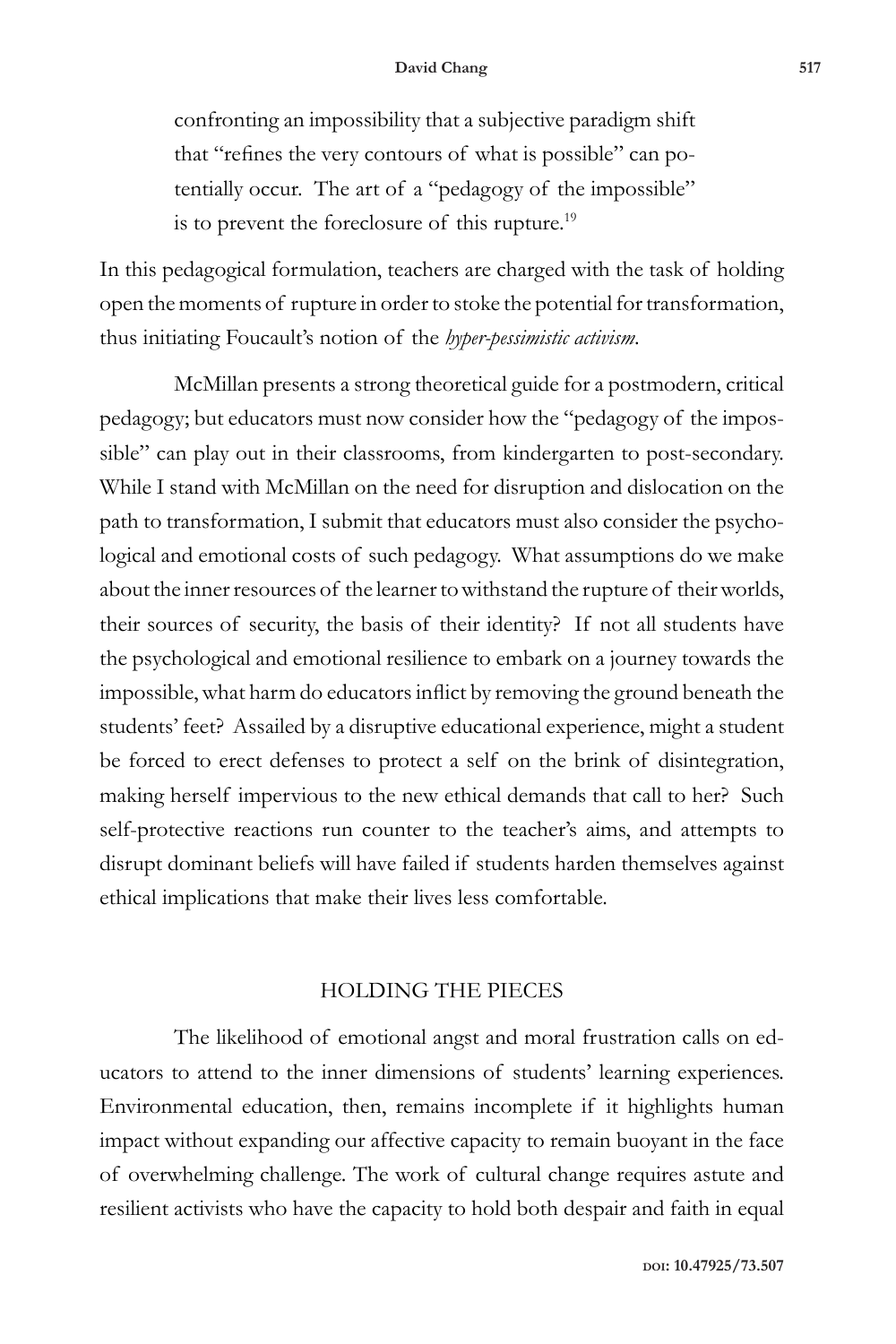measure. A rounded pedagogy will look unflinchingly at human impact, while at the same time cultivate a capacity for a compassionate joy that sustains activism.

Disruptive experience is therefore only the starting point of a broader dialogue; we can design courses that build in conversations and reflections in which distress and frustration become the very sources of learning and growth. A dialogic community, in which teachers and students share and listen to the unfolding effects of a disruptive education, can work toward the integration of emotional vitality and ethical commitment within a united educational project. Classroom conversations offer an emergent curriculum, giving rise to projects that inquire into the students' personal struggles with ecological awareness, helping them discover wholesome attitudes toward inextricable dilemmas. Pursuing activities that arise from this nurturing space can offer educative moments where potentially unhealthy views are examined before they become corrosive attitudes. A caring dialogic community also sooths the anguish of alienation by constructing a new sense of solidarity with others who undergo a similar process of development. Supportive sharing of moral distress can be a process through which a learning community develops a wisdom that moderates the friction between ethical ideals and practical realities.

This dialogical approach to environmental education is sensible if we recognize that the task of collective transformation rests not merely on the recognition of facts, but also on the maturation of our inner caliber, the cultivation of a steady poise apt to hold pain in a space of tenderness. Educational practices that enlist artistic expression, musical creativity, poetic reflection, and contemplative practices of gratitude and appreciation instantiate a holistic pedagogy that intentionally evokes positive affect to accompany the rending effects of disruption.20 Introducing students to techniques of embodied awareness can also help them attend to inner turmoil. Teaching students to savor cool morning air, and open their sights to the sky, are a few of the ways in which we can return to our somatic presence, regaining a composure that draws strength from the earth itself. Such simple practices reconnect us to ineffable sources of inspiration; although they do not obviate the challenges at hand, they return us to equipoise and recompose our efforts in spite of the countless reasons that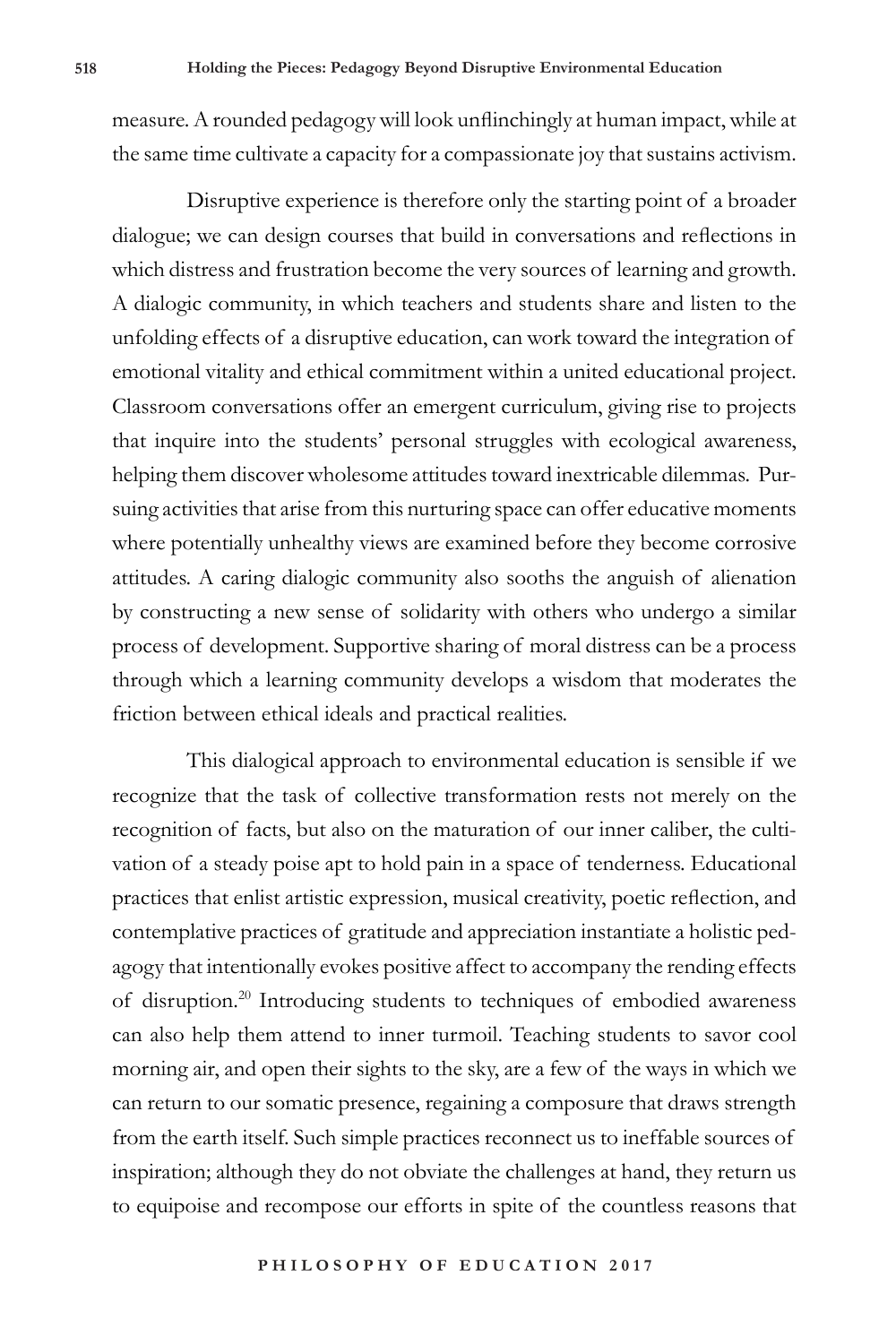militate against hope. Holistic practices do not resolve the tensions that spring from the recognition of our predicament, as if to rescue us from the pedagogy of the impossible; instead, they summon our many faculties so that we do not wither in the face of the impossible.

1 Colin N. Waters et al., "The Anthropocene Is Functionally and Stratigraphically Distinct from the Holocene," *Science* 351, no. 6269 (8 January 2016): 10.1126/science.aad2622.

2 Brian Swimme and Thomas Berry, *The Universe Story: From the Primordial Flaring Forth to the Ecozoic Era: A Celebration of the Unfolding Cosmos* (San Francisco, CA: Harper One, 1994).

3 "Henry the Emotional Environmentalist," 2016, https://www.youtube. com/watch?v=IbjabTS5kac.

4 Eamonn Callan, "Virtue, Dialogue, and the Common School," *American Journal of Education* 104, no. 1 (1995): 1-33, 6-7.

5 Ibid., 8.

6 Thomas Berry, *Evening Thoughts: Reflecting on Earth as Sacred Community*, ed. Mary Evelyn Tucker (San Francisco, CA: Sierra Club Books, 2006).

7 R. S. Peters, *Ethics and Education* (London: Allen & Unwin, 1966).

8 Richard Rodriguez, *Hunger of Memory: The Education of Richard Rodriguez* (New York: Bantam, 1982), 71.

9 Bryan R. Warnick, "Ethics and Education Forty Years Later," *Educational Theory* 57, no. 1 (2007): 53-73, 60.

10 Ibid., 60.

11 Daniel Vokey, *Moral Discourse in a Pluralistic World* (Notre Dame: University of Notre Dame Press, 2001).

12 Karen Litfin, *Ecovillages: Lessons for Sustainable Community* (Malden, MA: Polity, 2013).

13 Liz Walker, *EcoVillage at Ithaca: Pioneering a Sustainable Culture* (Gabriola, BC: New Society Publishers, 2005), 1.

14 Litfin, *Ecovillages*, 153.